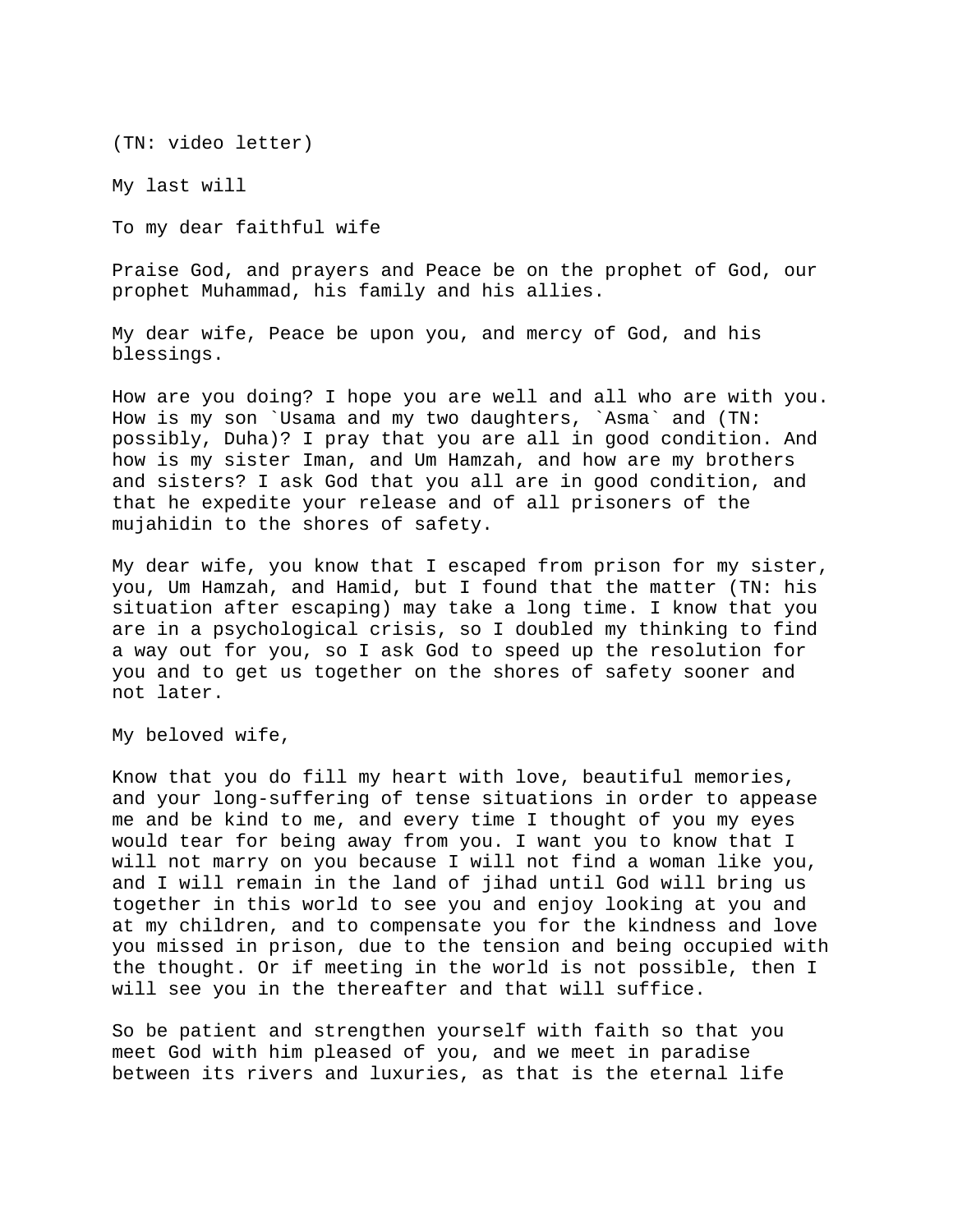that remains because you are a good wife in this world, and I ask God that you will be my wife in the thereafter.

My will: If I get killed, and you want to return to your family, then that is okay, but you have to raise my children properly, and to watch them, and be careful of bad company for them, especially after puberty, especially the girls `Asma` and (TN: possibly, Duha). So be very careful about them and if you can marry them to mujahidin, then that is best, or else to good people.

As for `Usama, when he reaches adulthood, if there is someone else who cares for you, then send him to the battlefield at his grandfather's. I specify his grandfather because his path is clear and true without qualms on it, and because jihad is an obligated duty for all adults, so he has to conduct jihad.

As for you, you are the apple of my eye, and the most precious thing that I have in this world. If you want to marry after me, I have no objection, but I really want for you to be my wife in paradise, and the woman, if she marries two men, is given a choice on Judgment Day to be with one of them.

In closing,

Please forgive me for my shortcomings towards you, and that you pray for me, and remind my children to pray for me and to do charity for me, and to arrange for a continuous charity in my memory.

So, so long either in this world or in the thereafter, I ask God to protect you and my children from all evil, and to nourish you and the children with His unsleeping eye, and to give you the best of endings, and get us together in the upper heavens with the believers, prophets, and martyrs, and those are the best company.

(TN: a sentence that is possibly "I leave you with God in Sudan")

And peace be upon you, Your husband Sa'ad Ibn `Usama Bin Ladin 15 August 2008

To my dear father,